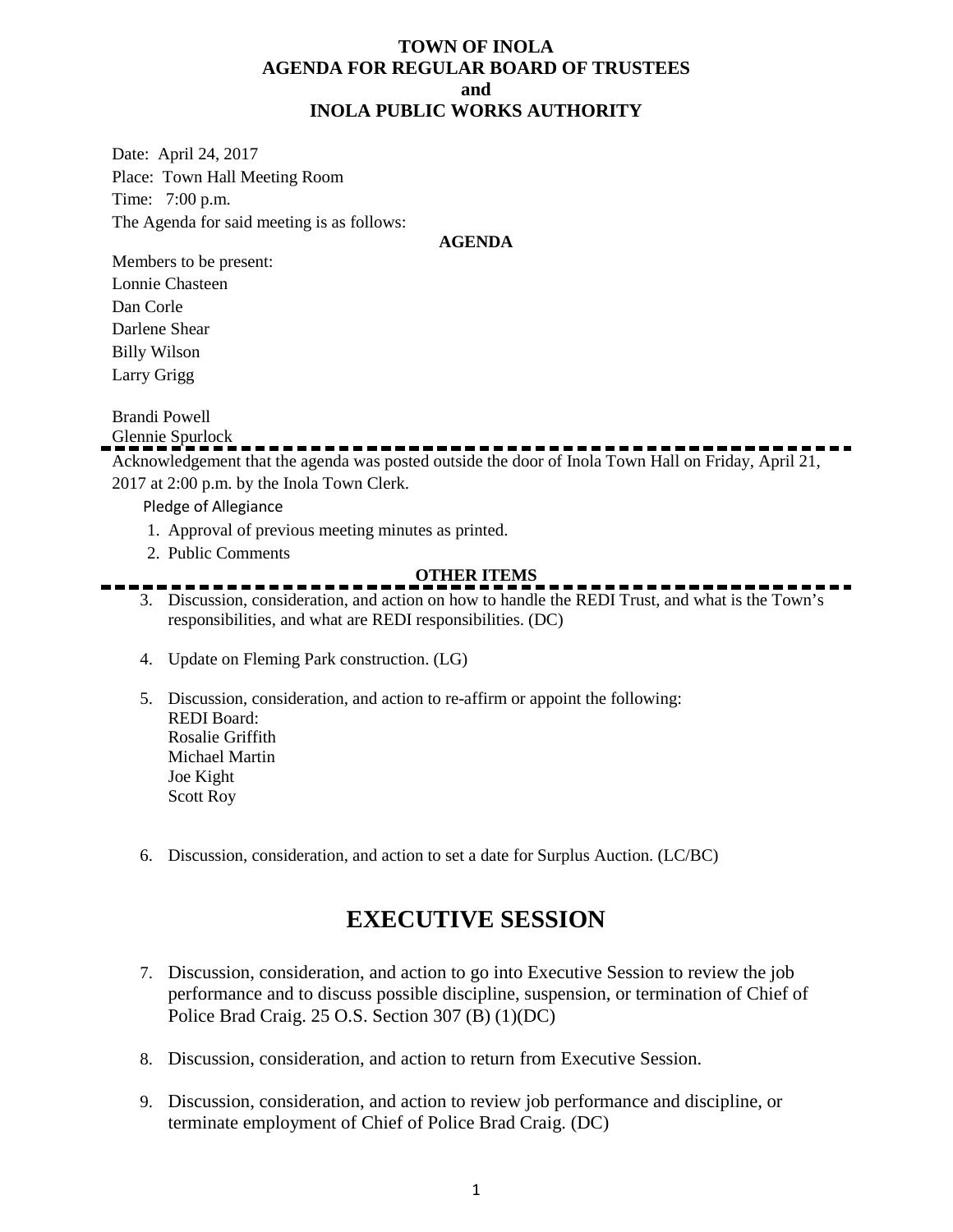## **STREET, PARK AND CEMETERY**

10. Discussion, consideration, and action regarding sealed bid(s) and awarding the bid for cutting hay on unplatted Inola Cemetery.

## **POLICE AND FIRE**

11. Discussion, consideration, and action to change policy for the Police Department. (DC)

## **FINANCE AND AUDIT**

12. Discussion, consideration, and action to give Brandi Powell and Glennie Spurlock a raise.

- 13. Motion to go into PWA.
- 14. Return from PWA.
- 15. Approval of purchase orders as initialed.

#### **MAYOR'S COMMENTS**

16. Motion to adjourn.